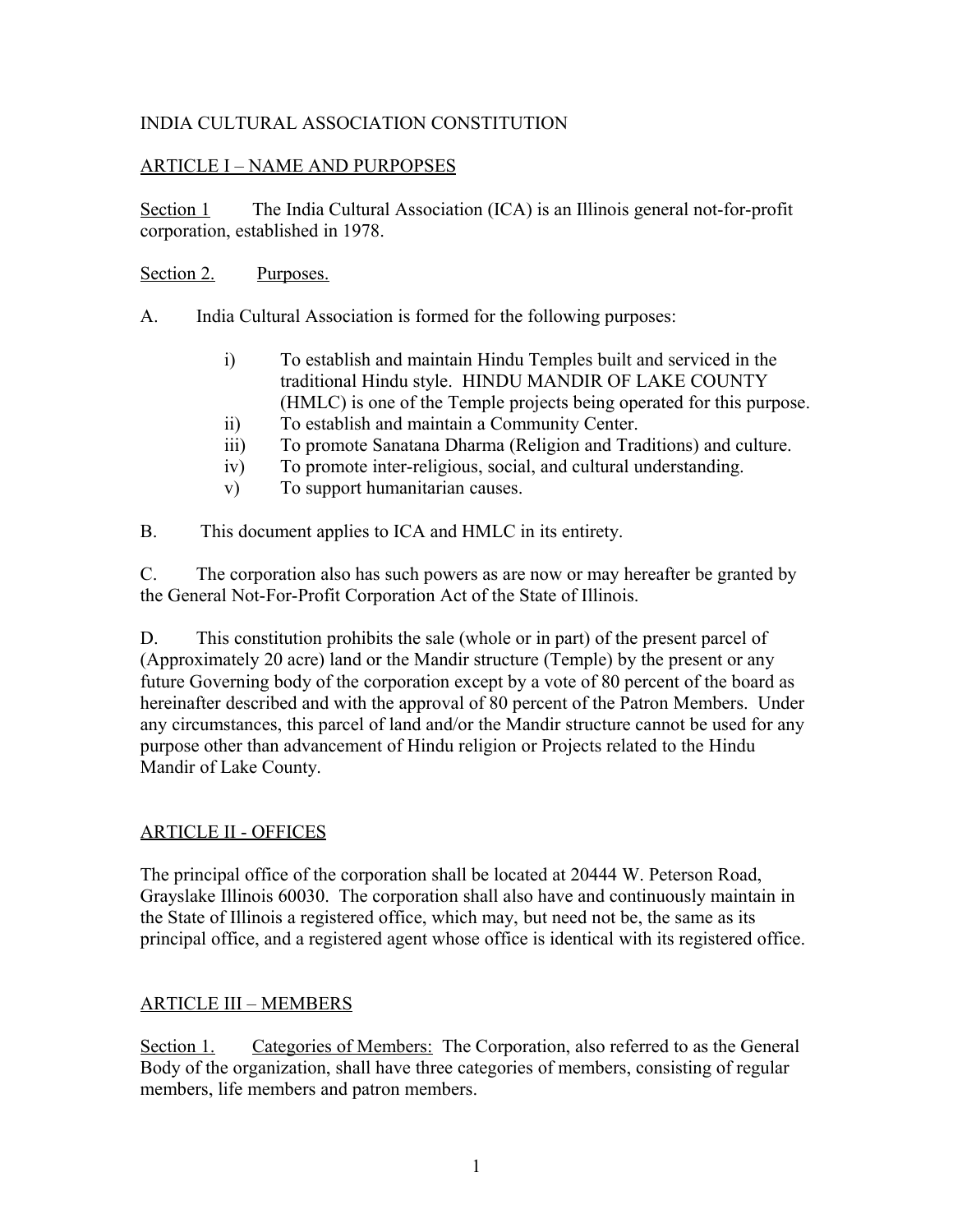A. Regular Members: Any person fulfilling the membership qualifications and has paid the membership dues is a regular member of the corporation.

B. Life Members: Any person fulfilling the membership qualifications and paying the appropriate dues as set by the Board of Trustees in the bylaws may become a life member of the corporation.

C. Patron Members: All patron members under the previous constitution (or individuals who were previously designated by the incorporators of ICA) shall be deemed to be patron members under this constitution.

Any person fulfilling the membership qualifications of the corporation between January 1, 2003 and December 31, 2008 is eligible to be a patron member.

Any person fulfilling the membership qualifications and who meets the financial contribution requirements as stated in the by laws is eligible to be a Patron Member.

Section 2. Membership Qualification: Any person becoming a member of the corporation shall:

- A. Fill out an application form and/or annual renewal form.
- B. Pay the appropriate membership dues.
- C. Abide by the purposes of the corporation as defined in Article 1.
- D. Be at least 18 years of age.

Section 3. Membership Dues: Membership dues shall be determined by the Board of Trustees from time to time. Any revision in the membership dues shall be made only once in any calendar year. Annual membership dues (as stipulated in by-laws) shall be paid on a calendar year basis.

Section 4. Withdrawals: Any member may request withdrawal in writing at any time to the Board of Trustees. Upon approval of such request by the Board of Trustees, the Secretary shall strike his/her name from the membership list. Any member requesting withdrawal will not have claim to any dues contributed to the corporation.

Section 5. Disqualification of Membership Rights: Demonstrated activities against the purposes of the corporation shall constitute grounds for disqualification from membership. This will be determined by a vote of 80% of the total membership of the Board of Trustees. Any member so disqualified shall be eligible for reinstatement subject to the approval of a majority of the total membership of the Board of Trustees.

Section 6. Voting Rights: Except as hereinafter provided in Article IV for the election of members of the Board of Trustees, each member of all categories shall be entitled to one vote on each matter submitted to a vote, provided he/she has been a member on or before October 31 and has completed, signed, and filed with the Secretary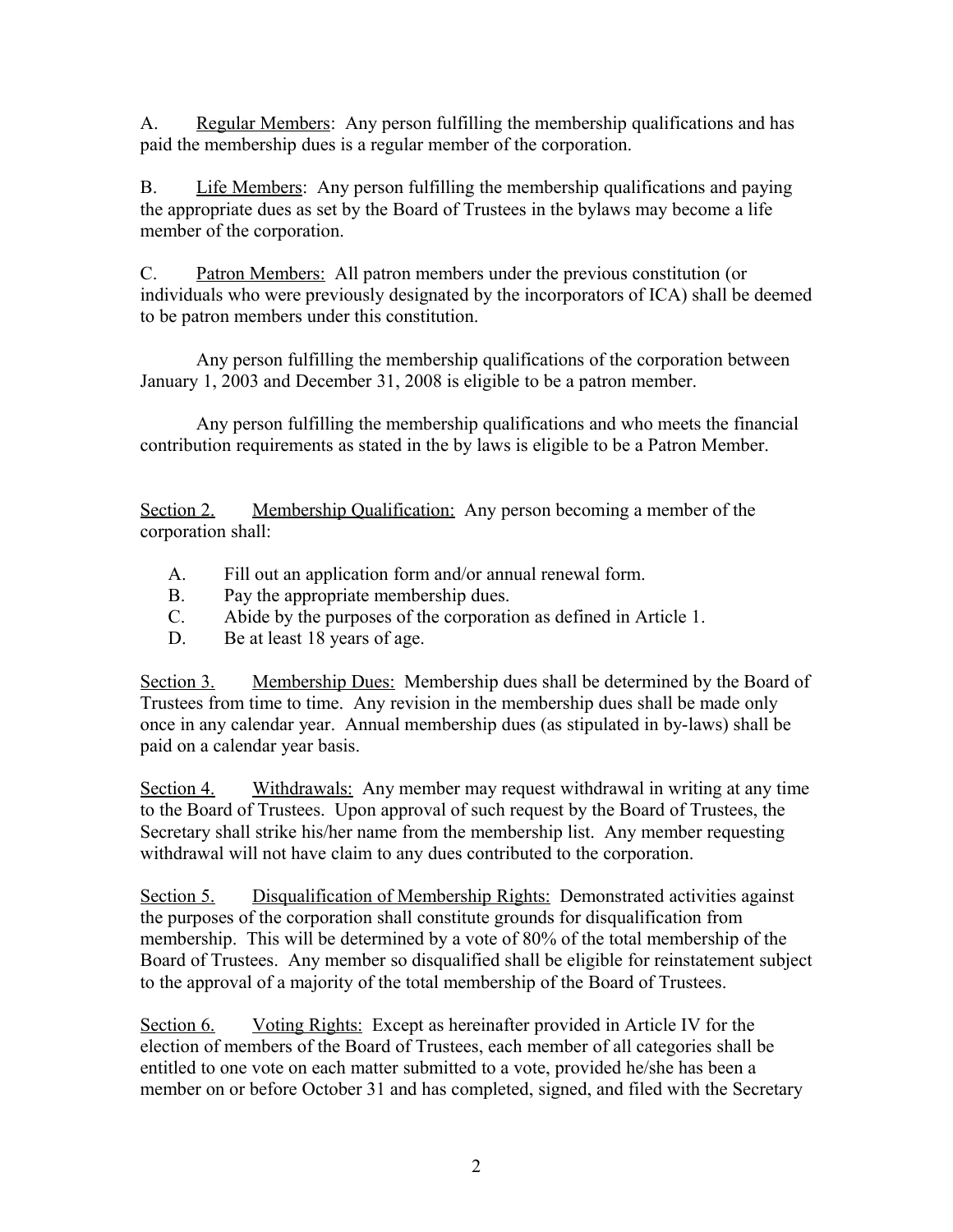a membership form as authorized by the Board of Trustees. The list of voting members shall be available by November  $30<sup>th</sup>$ .

Section 7. Annual Meetings: An annual meeting of the members shall be held in December of every calendar year, at the principal office of the corporation in Grayslake, Illinois. New members of the Board of Trustees shall be elected at this meeting. The annual budget, the accounts, and any other matter deemed fit by the Board of Trustees shall be presented to the members by the Board of Trustees at the annual meeting.

Section 8. Special Meetings: Special meetings of the members may be called for any purpose or purposes by the Board of Trustees, or by 33% or more of the written signatures of the total members of each category, as defined in Article III. Special meetings of the members shall be held at the principal office of the corporation in Grayslake, Illinois, within forty-five (45) days of such a request.

Section 9. Notice of Meetings: Written notice stating the place, day and time of any meeting of members and, in the case of a special meeting, the purpose or purposes for which the meeting is called, shall be delivered either personally, by mail or by e-mail (at their current correct address), to each member entitled to vote at such meeting, not less than ten (10) days prior to such meeting by the Secretary of the Board of Trustees.

Section 10. Quorum: One third  $(1/3)$  of each category of the members entitled to vote at any meeting, present in person, shall constitute a quorum for the transaction of ordinary business at any meeting of the members. For extraordinary business (like financial matters, modifications in the operations of the Mandir, special maintenance and repairs, etc.) 50% of each category of the members present in person, shall constitute a quorum. A proposal is approved if it is accepted by a simple majority of each category of members present at any meeting.

Section 11. Informal Action by Members: Any action required to be taken at a meeting of the members or any other action which may be taken at a meeting of the members, may be taken without a meeting if a consent in writing, setting forth the action so taken, shall be signed by all of the members entitled to vote with respect to the subject matter thereof. Such consent shall have the same force and effect as a unanimous vote.

Section 12. Conflicts of Interest: The Corporation shall be operated exclusively for the purposes set in Article I, and none of its net earnings shall inure, in whole or in part, to the benefit of any person or organization having a personal or private interest in the activities of the corporation. Board members, and all the Committee Chairs and Coordinators, should make known their connections with groups doing business with the organization annually on a HINDU MANDIR OF LAKE COUNTY disclosure form. Board members who have an ethical and/or financial conflict of interest should not participate in discussions or vote on matters affecting transactions between the organization and the other group.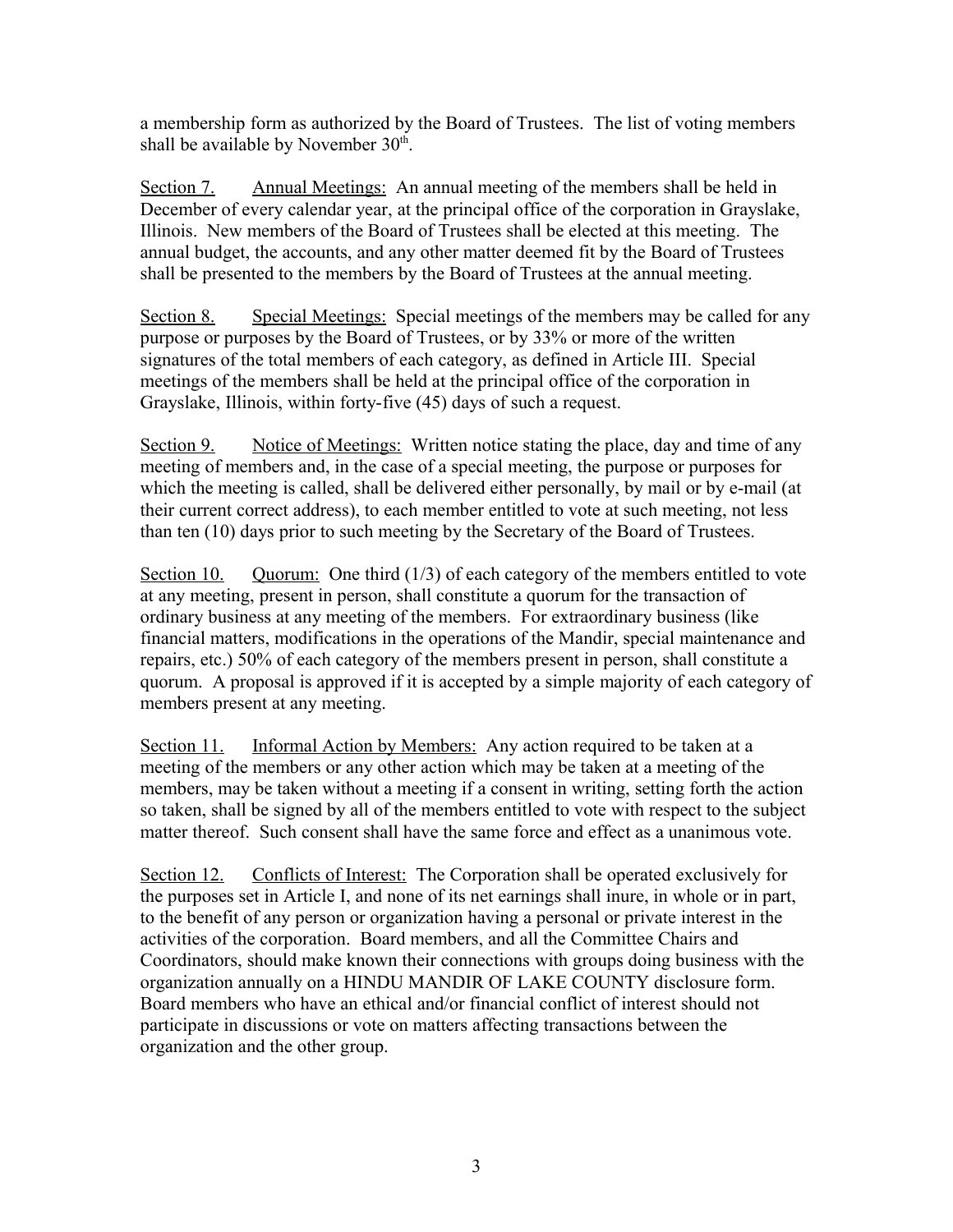## ARTICLE IV - BOARD OF TRUSTEES

Section 1. General Powers: The affairs of the corporation shall be managed by its Board of Trustees.

Section 2. Interim Election: The interim election of trustees shall take place immediately or as soon as practicable after the adoption of this constitution. At the interim election, patron members shall elect a Board of Trustees consisting of sixteen trustees from among their members to serve until the first election.

Section 2A. First Election: The first election of trustees shall take place as soon as practicable after the interim election. At the first election, a Board of Trustees consisting of sixteen trustees shall be elected as set forth in Article XI. Eight of the trustees chosen at that election (as chosen by lot) shall serve a one-year term. The remaining trustees shall serve a two-year term.

Section 3. Number, Tenure, Qualifications, and Removal: Subsequent to the first election, the number of trustees shall be sixteen (16) all of whom shall be members with voting rights of the corporation. The trustees shall be elected by the members at the annual meeting of the members. The patron members, as defined in Article III, shall have the right to elect ten (10) of their members of the Board of Trustees.

Regular members and life members, as defined in Article III, shall have the right to elect the remaining members of the board. Life members will have an allocated membership ON THE BOARD OF TRUSTEES of one (1) seat for every ten LIFE members up to a maximum of three (3) on the Board of Trustees, out of the six (6) seats allocated for TRUSTEES WHO ARE NOT ELECTED BY PATRON MEMBERS. General members shall fill the remaining members falling in this category.

Any trustee may be removed from office at any time by the members. A petition for such removal shall be signed by at least ten percent (25%) of the total members of each category, and shall be submitted to the Board of Trustees. The Board of Trustees shall then call a special meeting of the members pursuant to article III. For purposes of removal of a trustee, a quorum shall consist of two-thirds (2/3) of each category of the members entitled to vote at such meeting, present in person, but such trustee shall be removed only upon the approval of 80% of each category of members in attendance. Lack of quorum shall cause the removal petition to be lost.

The immediate past President of the corporation shall be an ex-officio member of the Board of Trustees, with the privilege of attending any and all meetings, but with no voting power subject to Article IV, Section 8.

Board members may serve a maximum of two consecutive two-year terms. Thereafter, if two years have elapsed those Board members may serve additional two consecutive twoyear terms.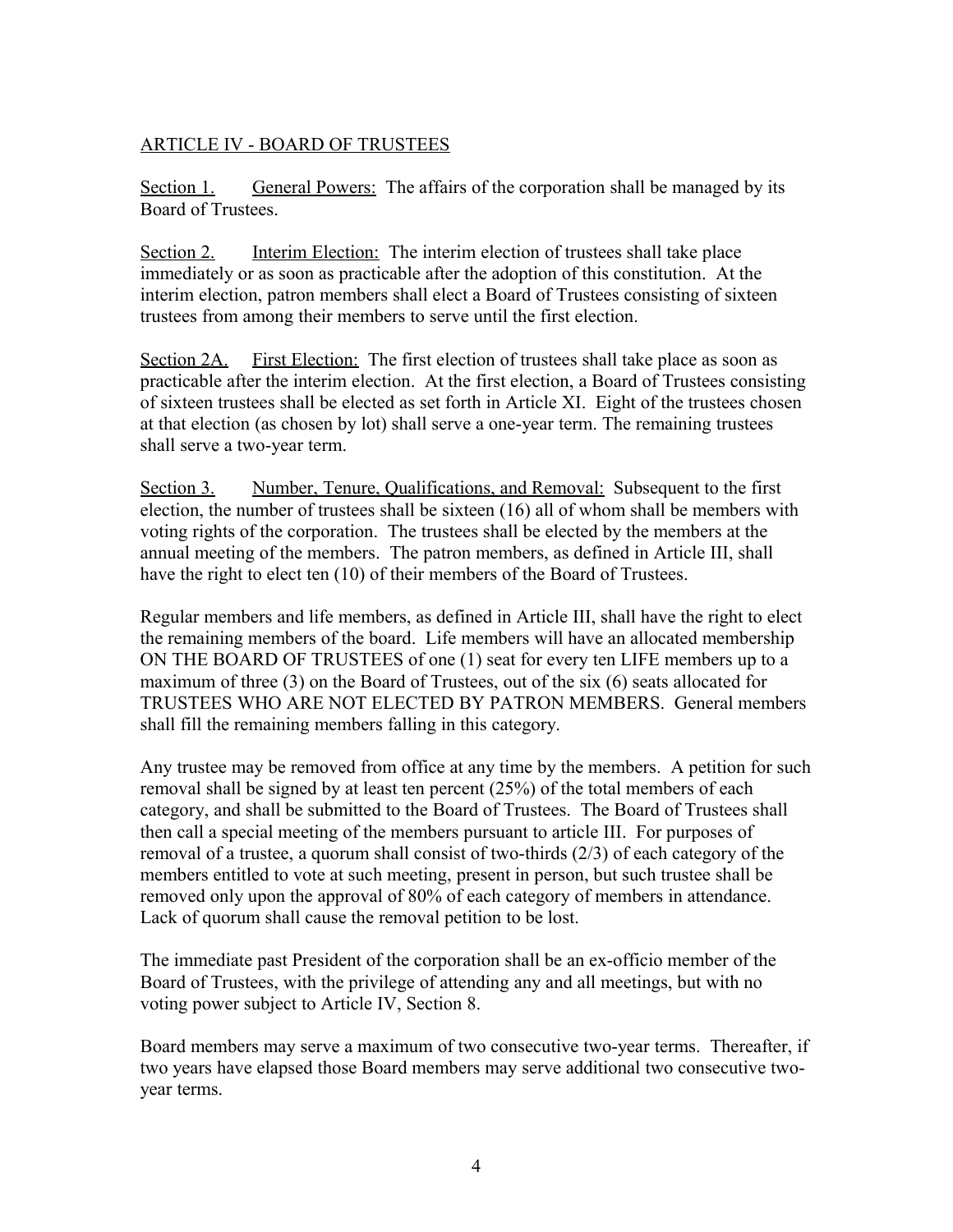Section 4. Annual Meeting: The annual meeting of the Board of Trustees shall be held immediately after, and at the same place as the annual meeting of the General Body (see Article III, Section 7 and 9)

Section 5. Regular Meetings: The Board of trustees shall provide, by resolution, the time and place for holding of additional regular meetings of the Board. The schedule of such meetings shall be provided to the Trustees by the Secretary by the end of January.

Section 6. Special Meetings: A special meeting of the Board of trustees may be called by or at the request of the President, or any six (6) trustees. Special meetings of the Board of Trustees shall be held at the principal office of the corporation.

Section 7. Notice: Notice of any regular meeting of the Board of Trustees shall be given at least five (5) days previously thereto, and notice of any special meeting of the Board of Trustees shall be given at least two (2) days previously thereto, by written notice delivered personally or sent by e-mail or telephone to each trustee at the address of such person as shown by the records of corporation. Any trustee may waive notice of any meeting. The attendance of a trustee at any meeting shall constitute a waiver of notice of such meeting. The purpose of any special meeting of the Board shall be specified in the notice of such meeting.

Section 8. Quorum: A majority of the trustees of the Board of Trustees shall constitute a quorum for the transaction of business at any meeting of the Board of Trustees.

Section 9. Manner of Acting: The act of majority of the trustees present at a meeting at which a quorum is present with a minimum of five (5) trustees voting for or against a decision shall be the act of the Board of Trustees. The President of the Board of Trustees as the Presiding Officer, shall not exercise his/her vote in any motion put to a vote where a simple majority is required to affect the result EXCEPT a) When 80% majority is required to affect the result, and b) As the Presiding Officer (current President or a duly authorized officer) at the time of Election of Officers during the meetings of the Board of Trustees when a tie breaker vote is required, even if he/she is not going to be a trustee on the new Board without the option of abstaining.

Section 10. Informal Action by the Trustees: Any action required to be taken at a meeting of the Board of Trustees, or any other action which may be taken at a meeting of the Board of Trustees, may be taken without a meeting if consent is given in writing, setting forth the action so taken, shall be signed by all of the trustees entitled to vote with respect to the subject matter thereof. Such consent shall have the same force and effect as the unanimous vote.

Section 11. Vacancies: The Board of Trustees shall elect to fill any vacancy occurring in the Board of Trustees. A trustee thus elected to fill a vacancy shall be appointed for only the remainder of the term.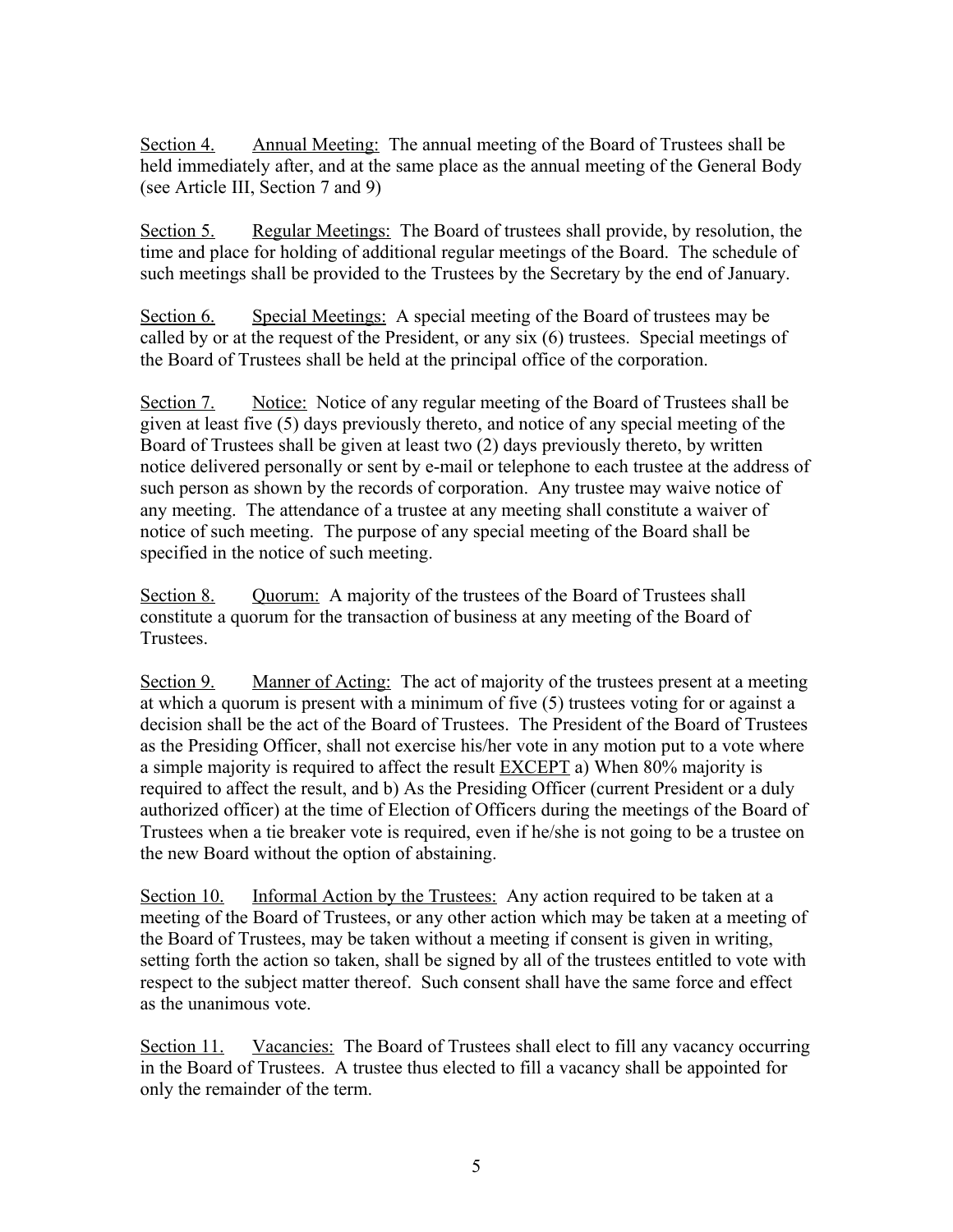#### Section 12. Attendance of the Trustees at the regularly scheduled Board meetings:

Section 12a: The Board may permit a trustee to participate in the Board meeting using a telephone or Video conference facilities, under certain conditions like family or personal emergencies, or if the Trustee is out of town but would like to participate in the meeting. The request for such permission shall be made at least 24 hours prior to the meeting except in emergencies. In such case after proper identification of the Trustee, a speakerphone shall be used during the meeting. A Trustee shall be available for more than 3/4ths of the duration of the meeting, and all such participations shall be recorded.

Section 12b: Any Trustee who does not attend three consecutive regularly scheduled meetings of the Board of Trustees, and also indicates absence from future three meetings shall be deemed to have resigned as a trustee of ICA (Hindu Mandir of Lake County). The Board shall thereafter elect, by a majority vote, a new board member from the same category to fill the vacancy. The Board is free to elect any member, including the member who has resigned, to fill the vacancy. The Secretary of ICA shall send a notice by regular mail, facsimile or e-mail with read receipt requested to the trustee/Trustees

#### Section 13. Responsibilities of members of Board of Trustees

The members of the Board of trustees must be involved in the various operational aspects of the Mandir. Each of the trustees should be a team member of at least one of the operational groups, such as Religious, Cultural, Educational, Financial, and Maintenance, Public Relations, Communications and such other aspects of the Mandir operations.

Section 14. Only one (1) person from a family (wife/husband team) can be a member of the Board of Trustees at any given time.

### ARTICLE V - OFFICERS

Section 1. Officers: The officers of the corporation shall be President, Vice-President, Secretary Joint Secretary, Treasurer and Joint Treasurer. All officers except the Joint Secretary and Joint Treasurer shall be members of the Board of Trustees.

Section 2. Election, Qualification and Term of Office: The President, Vice President, Secretary, and Treasurer shall be elected by the new Board of Trustees of the upcoming year at the regular annual meeting of the Board of Trustees. If the election of officers shall not be held at such a meeting, such election shall be held thereafter as soon as possible. Vacancies may be filled at any meeting of the Board of Trustees. Each officer shall hold office for a term of two (2) calendar years, or until a successor shall have been duly elected. Any of the officers shall be eligible for re-election, but shall not hold the same office for more than two consecutive terms. Each officer shall transfer all his/her original corporate records and other HINDU MANDIR OF LAKE COUNTY assets, if any, in his/her possession to his/her successor in office not later than five (5) days after his/her successor has taken office.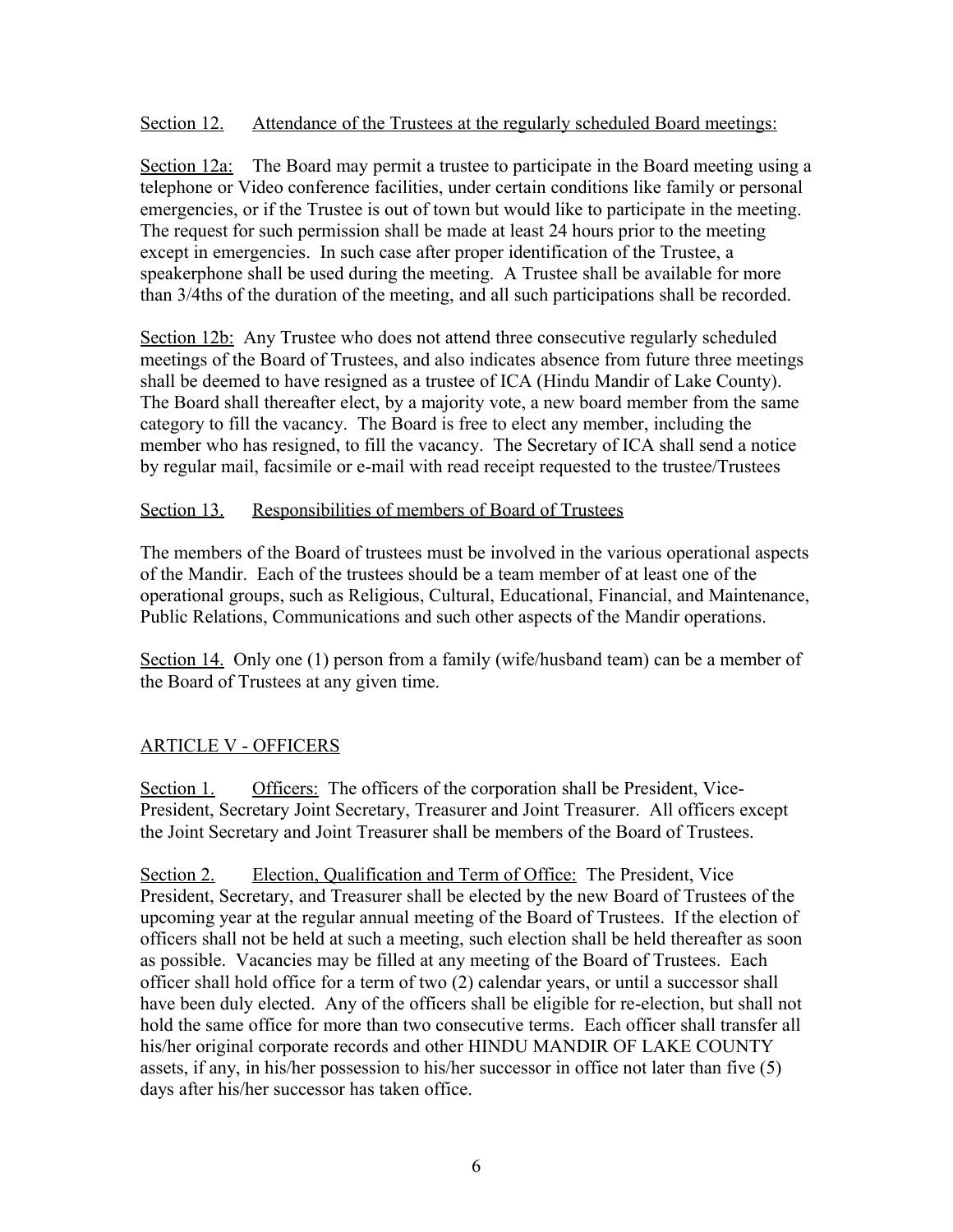Section 3. President. The President shall be the principal executive officer of the corporation, shall preside at all meetings of the Board of Trustees, and subject to the supervision and direction of the Board of Trustees, shall have general responsibility for the policies, business, and affairs of the corporation. The President shall make appropriate decisions for the maintenance and day-to-day administration of the corporation within the policies prescribed by the Board of Trustees. The President may appoint individuals to render part or full-time paid services to the corporation as may be required from time to time within powers vested on the President by the Board of Trustees. The President shall be authorized and empowered, with the Secretary or any other officer of the corporation authorized by the Board of Trustees, to execute and deliver any deeds, mortgages, bonds, contracts or securities only that the Board of Trustees have authorized to be executed and delivered, except in cases where the execution and delivery there of shall be expressly delegated by the Board of Trustees to some other officer or agent of the corporation.

Section 3a. The President shall have been a member of the Board of Trustees for one (1) year before elected to the office (other than for the first election held under this Constitution).

Section 4. Vice-President: In the event of the death or other inability of the President, the Vice-President shall perform all of the duties and exercise all of the powers of the President until a new President is elected pursuant to Section 2 of Article V. The Vice-President shall have such further powers and duties as may be prescribed from time to time by the Board of Trustees.

Section 5. Secretary: The Secretary shall keep the minutes of the meetings of the Board of Trustees in one or more books provided for that purpose, see that all notices are duly given in accordance with provisions of the Constitution, be custodian of the corporate records, see that the seal of the corporation is affixed to all documents and, in general, perform all duties incident to the office of Secretary and such other duties as may be prescribed from time to time by the Board of Trustees. The Secretary shall prepare the necessary progress reports, bulletins, etc., to keep the members informed at periodic intervals about the activities of the corporation.

Joint Secretary: In the absence of and at the direction of the secretary, the Joint Secretary will have same authority and responsibilities as the secretary.

Section 6. Treasurer: The Treasurer shall receive dues, keep accounts of all the receipts and expenses, and all funds received in the name of the corporation. The Treasurer (or any other trustee authorized by the board) shall always be one of the cosigners of the checks in excess of \$1,000.00, or such other amount authorized by the Board of Trustees. Below such amount, the Treasurer only shall sign the checks. All payments must be authorized by the President and the Secretary or at least two responsible trustees. The Treasurer shall maintain appropriate books of accounts for the corporation. The Treasurer shall also prepare un-audited annual financial statements and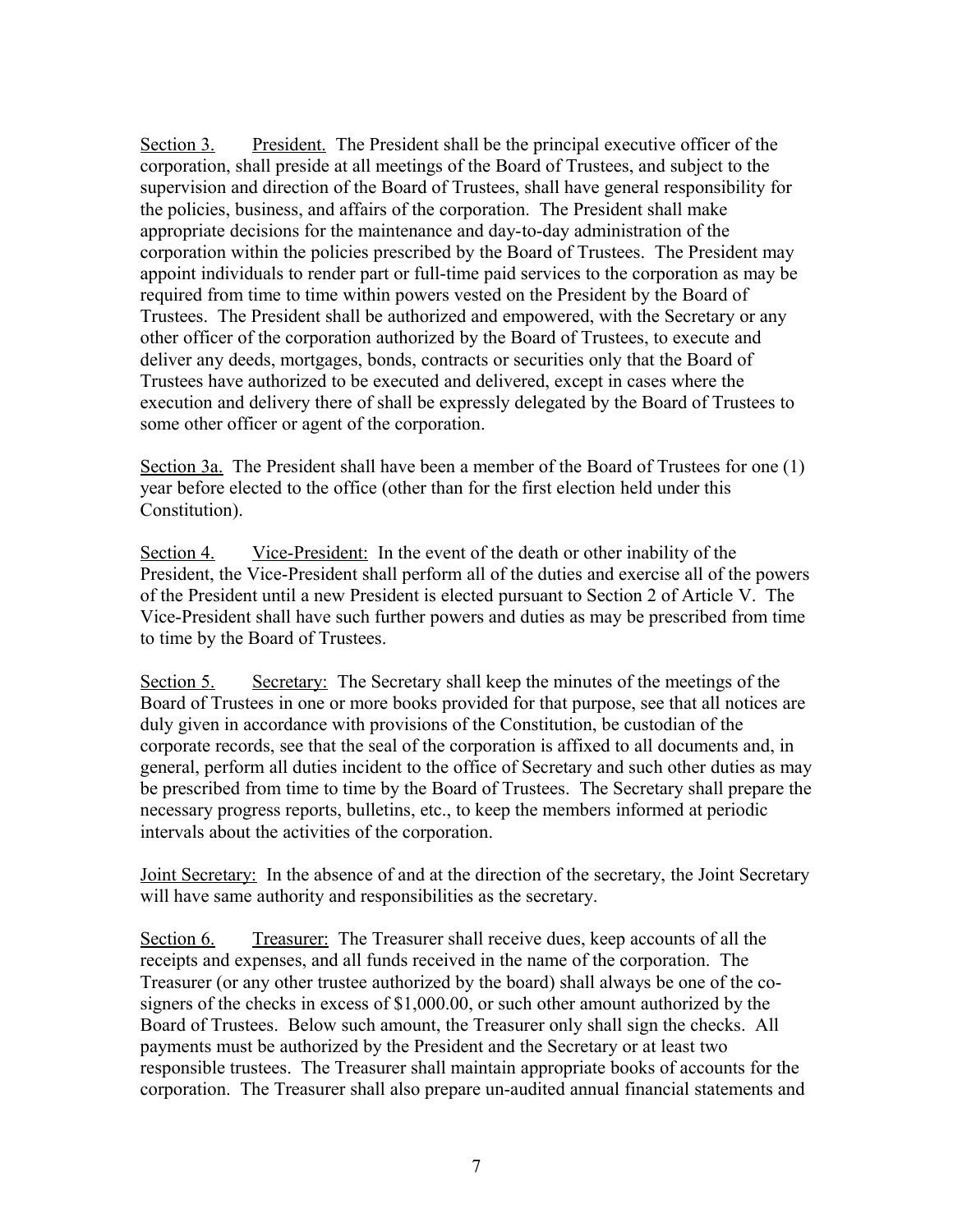results of operation and present them for review to outside independent certified public accountants and, in general, perform all the duties incident to the office of Treasurer and such other duties as may be prescribed from time to time by the Board of Trustees.

Joint Treasurer: In the absence of and at the direction of the Treasurer, the Joint Treasurer will have same authority and responsibilities as the Treasurer.

Section 7. Executive Committee: The Executive Committee shall consist of officers of the corporation as described in article V, sections 1 through 6. The committee shall provide a collective platform for communication, deliberation, and execution of responsibilities as assigned to the officers or any other matter assigned by the Board of Trustees from time to time. The President shall serve as Chairperson of the Committee.

Section 8. Nominating Committee: The Nomination Committee shall consist of the immediate Past President as Chairperson, along with the previous two Past Presidents as the other members, as an automatic structure. The committee shall have the following responsibilities: (i) solicit nominations for trustees from voting members of the corporation; (ii) prepare a list of eligible candidates for trustees to succeed those whose terms expire at the end of the calendar year, iii) present a report to the Board of Trustees before the annual meeting; and (iv) present the names of the eligible candidates at the annual General Body meeting.

Section 9. Council of Past Presidents: The Council of Past Presidents (CPP) shall comprise of all Past Presidents who are not current Trustees or Committee Chairpersons. The Council shall elect one of its members as Chairperson. The term of CPP Chairperson shall be for two years. The Chairperson of CPP shall be an ex-officio member of the Board of Trustees and Executive Committee without voting privileges.

The functions of the Council shall include but not be limited to the following:

- a) Long range strategic planning;
- b) Evaluate the financial status of the organization and make recommendations;
- c) Evaluate the capital projects, prioritize them and recommend proper implementation;
- d) Review the functioning of the temple and recommend improvement;
- e) Receive any communication from the public and act in concert with the Board of Trustees; and
- f) Act as an advisory body to the Board of Trustees on any issues brought to its attention.

The Council shall follow the following policy and reporting procedures:

- a) The Council shall meet quarterly or more often as needed;
- b) The Council shall keep the minutes of its meetings, a copy of which shall be provided to the Board of Trustees;
- c) The proceeding of the council shall not be discussed by its members in public;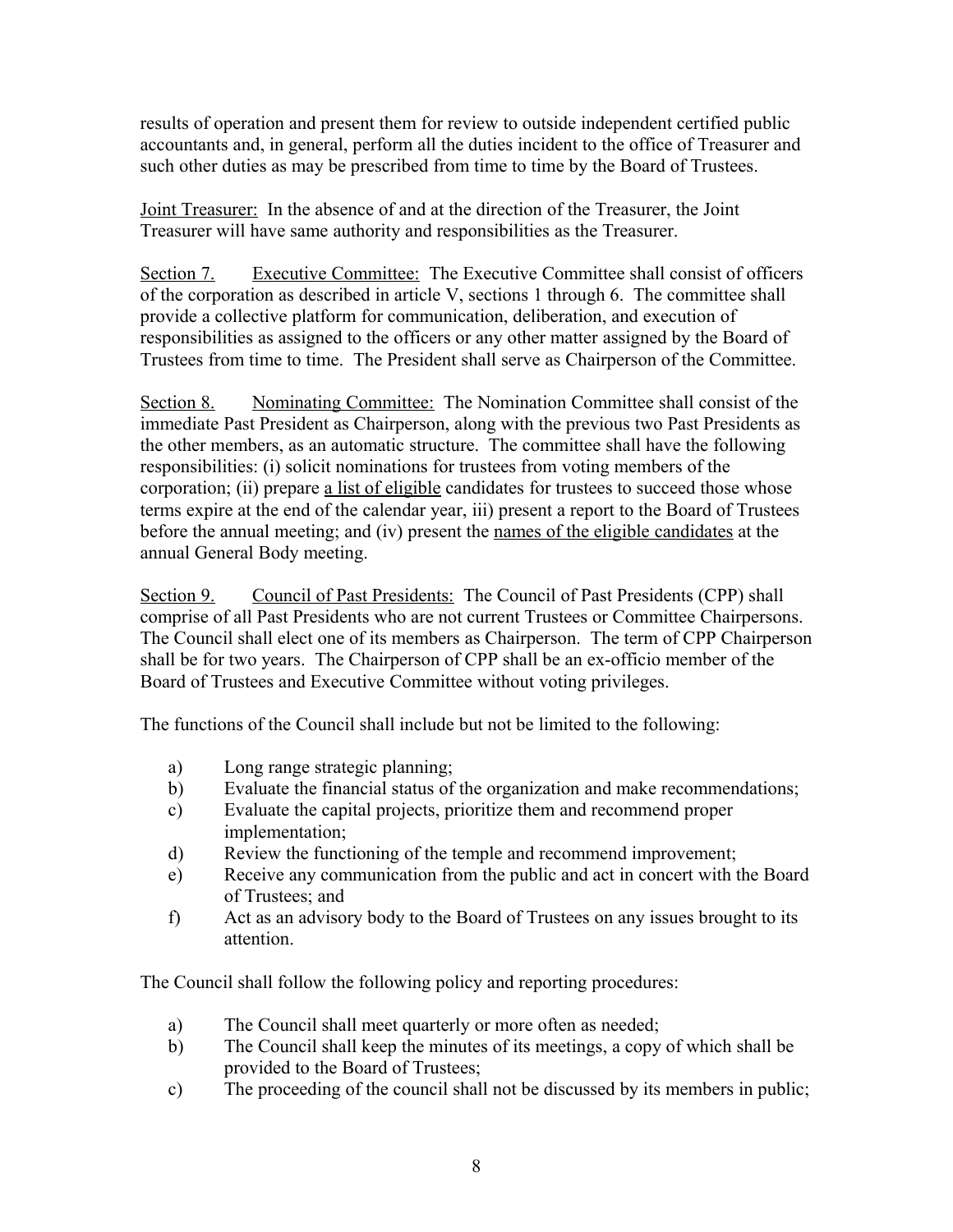d) The Chairperson of the Council shall present a report to the General Body at its annual meeting or duly called special meeting.

## ARTICLE VI - COMMITTEES

The President or the Board of Trustees may form appropriate committees to facilitate functioning of the corporation. This excludes the Executive Committee and the Nominating Committee, which have automatic structure as outlined under Article V, Sections 7 and 8. The committees shall implement the proposals approved by the Board of Trustees. The Chairman of each committee shall report directly to the Board.

## ARTICLE VII - BYLAWS

Functioning of this organization shall be in accordance with this Constitution and its Bylaws. The Bylaws can be amended by an 80% majority of the members of the full Board of Trustees.

# ARTICLE VIII - INDEMNIFICAITON

The corporation shall indemnify any and all of its members, trustees or officers, or former members, trustees or officers, or any person who may have served at its request or by its election as a member, trustee or officer of another corporation, against the expenses (including attorneys fees) actually or necessarily incurred by them in connection with the defense or settlement of any action, suit or proceeding in which they, or any of them, are made parties, or a party, by reason of being or having been a member, trustee or officer of the corporation, or of such other corporation, except in relation to matters as to which any such member, trustee or officer, or former member, trustee or officer or person shall be adjudged in such action, suit or proceeding to be liable for willful misconduct in the performance of duty, and to such matters as shall be settled by agreement predicated on the existence of such liability. There will be no indemnity for any breach of fiduciary duty.

# ARTICLE IX – AMENDMENTS TO THE CONSTITUTION

This Constitution may be altered, amended or repealed at the duly convened General Body meeting of the corporation, pursuant to the procedure stated below:

A. The Board of Trustees can propose an amendment to the Constitution provided it is passed by an 80% membership of the full Board of Trustees without the use of proxy votes in a duly convened Board of Trustees meeting.

B. Any member with voting rights can propose an amendment to the Constitution provided it is supported in writing by fifty percent (50%) of each category of members